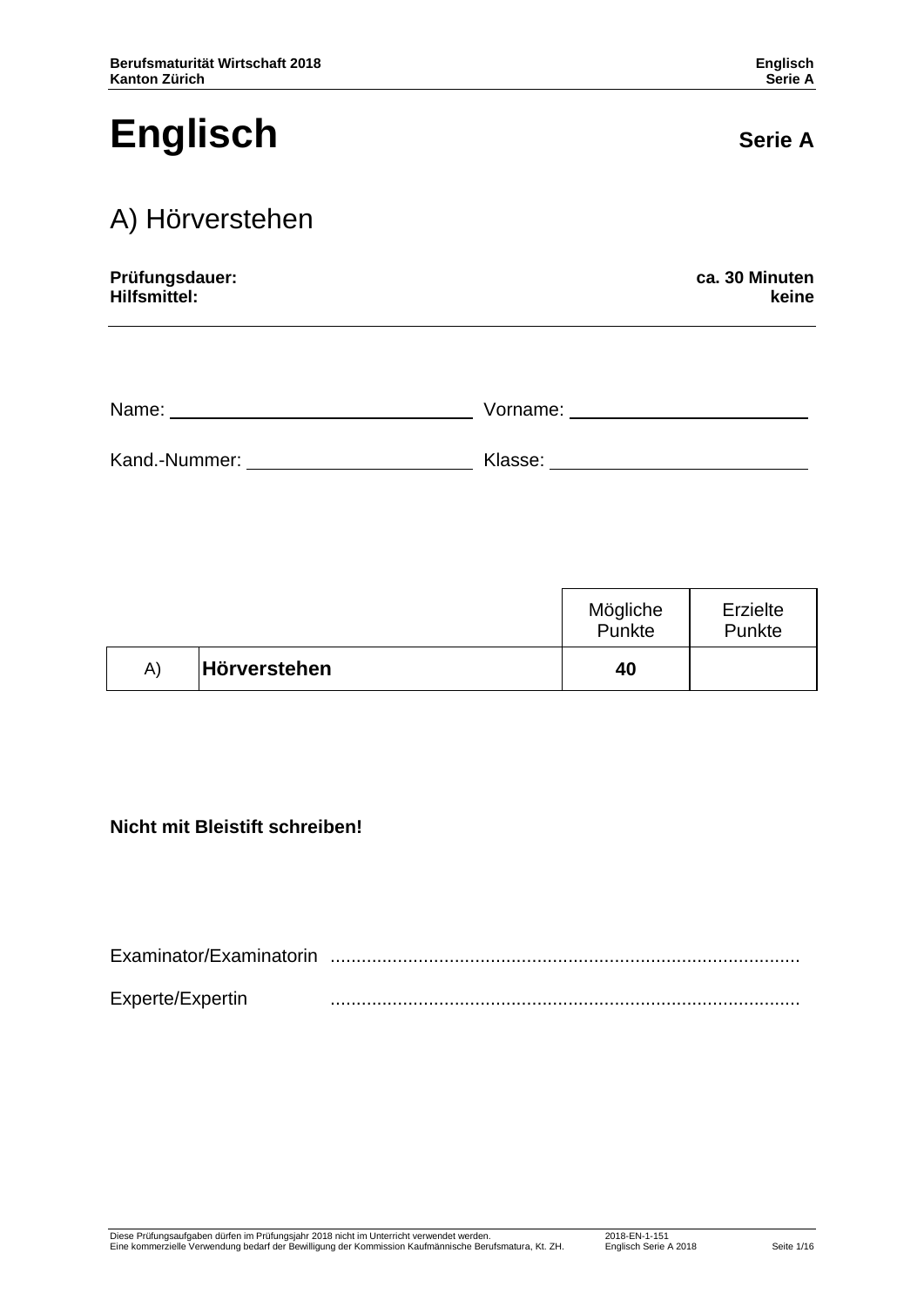### **LISTENING COMPREHENSION**

**TASK 1 10 POINTS**

### **MODERN LIFESTYLES**

*In the first part of the test you will hear an introduction to a radio phone-in programme about modern lifestyles.*

*As you listen, fill in the gaps 1-10 in the notes below. In some gaps more than one word is necessary for a complete answer.*

| In Australia, Neal Marsh worked as a(n) (1) _________________________.                         |                                                                                               |
|------------------------------------------------------------------------------------------------|-----------------------------------------------------------------------------------------------|
|                                                                                                |                                                                                               |
| Neal believes that the best way to balance work and social life is doing (3)                   |                                                                                               |
|                                                                                                |                                                                                               |
| He calls his approach to life (4) _________________________.                                   |                                                                                               |
| Neal's philosophy is an obvious (5) _________________________________ of all his health clubs. |                                                                                               |
|                                                                                                |                                                                                               |
| Life should be seen as a whole, rather than in (7) _____________________________               |                                                                                               |
| compartments.                                                                                  |                                                                                               |
| Neal doesn't agree with some modern (8) __________________________.                            |                                                                                               |
|                                                                                                | He argues that the sun poses no risk to our (9) _________________________________ and health. |
| Neal is convinced that it is always better to (10) __________________________ diets.           |                                                                                               |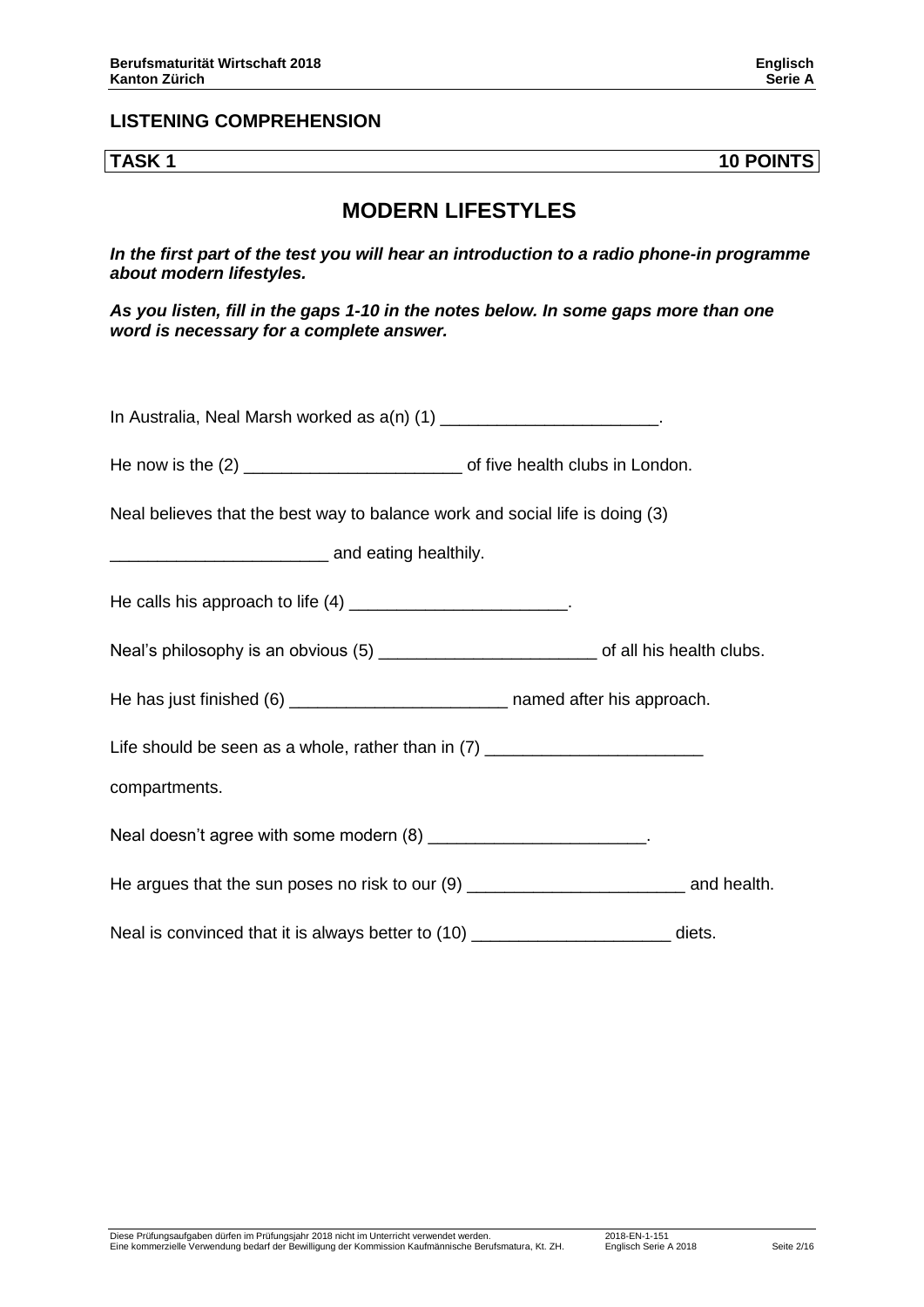### **TASK 2 16 POINTS**

### *ARCHITECT ON BARBADOS*

**In the second part of the test you will hear an interview with an architect on Barbados.**

**For questions 1-8, mark the best answer, A, B, or C.** 

| 1. | Why did Craig move to Barbados?                                                  |  |
|----|----------------------------------------------------------------------------------|--|
| A  | He wanted to design luxury apartments and hotels.                                |  |
| В  | It had been his dream to be self-employed.                                       |  |
| C. | He was hired by another architect.                                               |  |
| 2. | What do we learn about Craig's work routine?                                     |  |
| A  | He always answers emails at night because of his international clients.          |  |
| В  | He spends most of his time driving to building sites.                            |  |
| C  | He inspects the progress of his building sites in person.                        |  |
| 3. | How does Craig feel about his team?                                              |  |
| A  | He couldn't take on so many projects without his employees.                      |  |
| В  | He would like to hire more consultants from other countries.                     |  |
| C  | A team only works well if they have worked together for a longer period of time. |  |
| 4. | Craig designs on paper because                                                   |  |
| A  | it helps him to carry on working until late at night.                            |  |
| В  | it's what he's used to.                                                          |  |
| C  | it's better than using the computer.                                             |  |
|    |                                                                                  |  |
|    | 5. If a client changes his mind,                                                 |  |

- **<sup>A</sup>** Craig often has nightmares.
- **<sup>B</sup>** the architects have to react immediately.
- **<sup>C</sup>** the completion date needs to be adapted.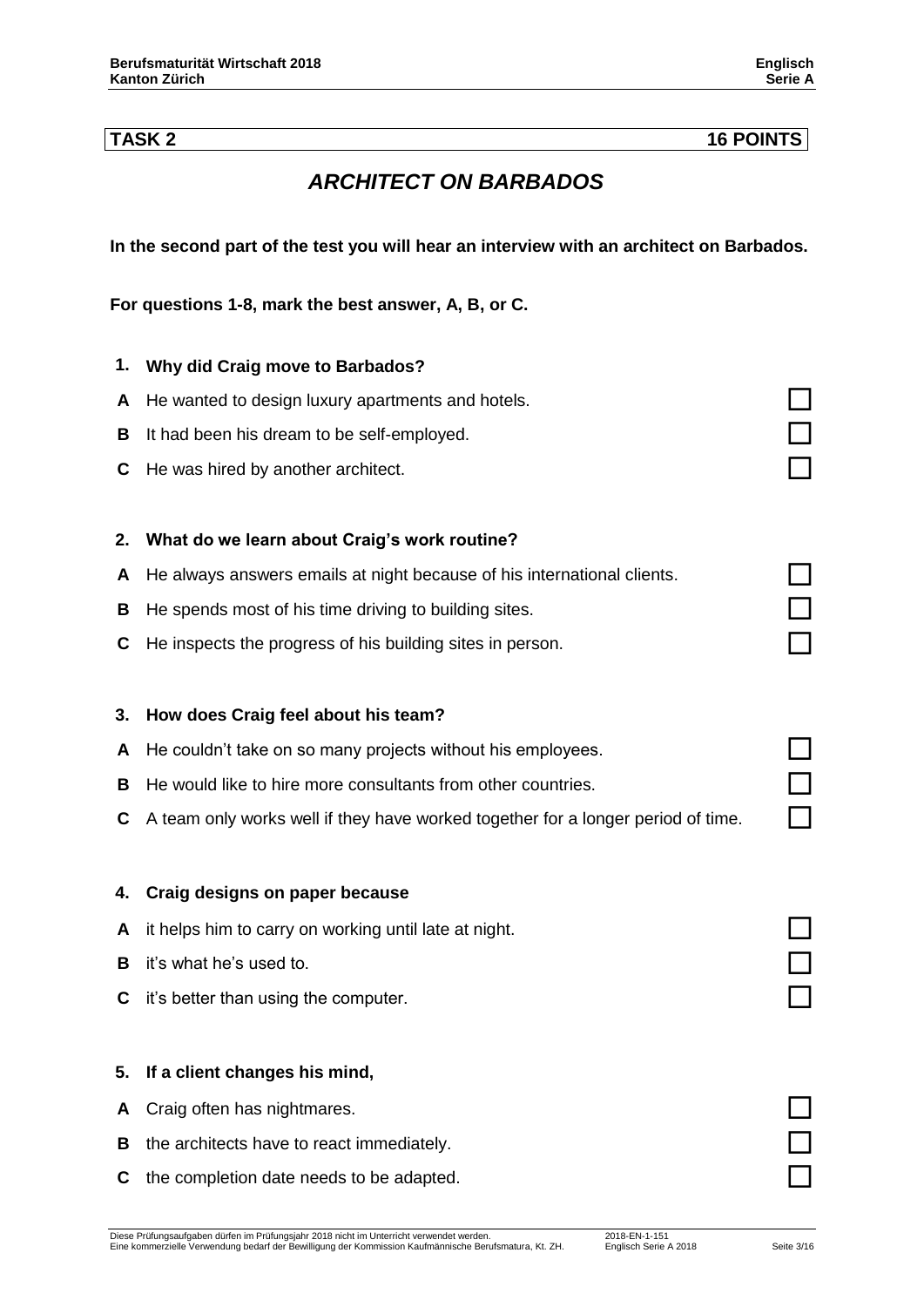| 6. | How does Craig feel about lunch?             |  |
|----|----------------------------------------------|--|
| A  | It's not as important as it used to be.      |  |
| В  | He often forgets to have lunch.              |  |
| С  | People should slow down to enjoy nice meals. |  |
|    |                                              |  |
| 7. | In the evening, Craig stays in the office    |  |
| A  | until all the staff have left.               |  |
| В  | because he likes to make tea in the office.  |  |
| С  | in order to work on designs.                 |  |
|    |                                              |  |
| 8. | Why does Craig like cooking?                 |  |
| A  | It distracts him from work.                  |  |
| В  | It's the only way for him to relax.          |  |
| С  | It's the best way to end a long day.         |  |
|    |                                              |  |

**TASK 3 14 POINTS**

### *VIDEO AND TELECONFERENCES*

**In the third part of the test you will hear an interview with a communication consultant who talks about video and teleconferences.**

For questions 1-5, decide whether the statements are true or false. **Correct the false ones,**  *using up to five key words***.** 

|   |                                                                           | T/F | <b>Correction</b> |
|---|---------------------------------------------------------------------------|-----|-------------------|
| 1 | Carolyn frequently participates in video<br>conferences.                  |     |                   |
| 2 | If people are travelling, video conferencing is<br>often the only option. |     |                   |
| 3 | People are less motivated if no general goal is<br>set at the start.      |     |                   |
| 4 | Simple language can be a problem when<br>working cross-culturally.        |     |                   |
| 5 | It is a good idea to discuss difficult issues in<br>smaller groups.       |     |                   |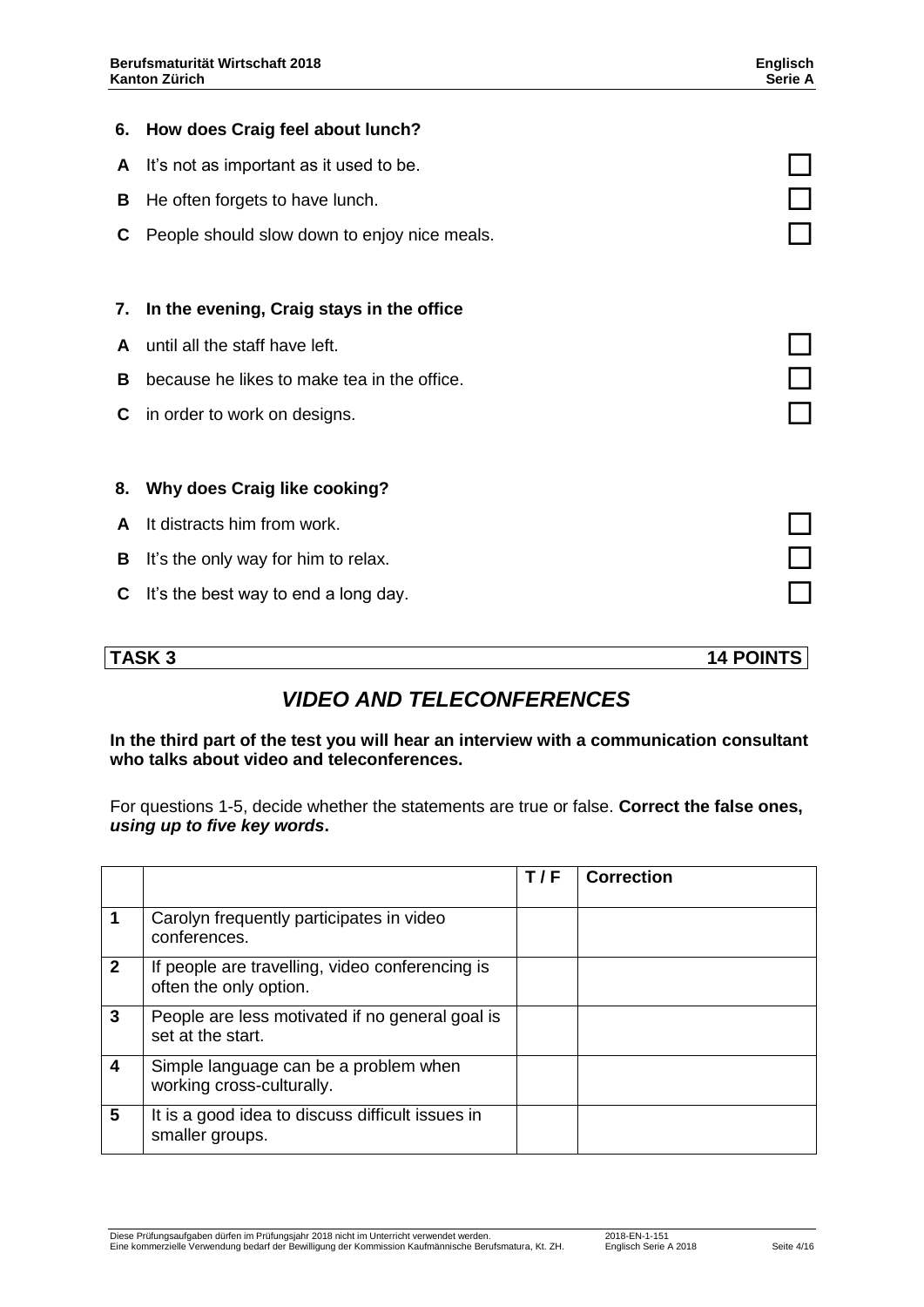# **Englisch** Serie A

## B) Leseverstehen

| Prüfungsdauer:      | 40 Minuten |
|---------------------|------------|
| <b>Hilfsmittel:</b> | keine      |

| Name:         | Vorname: |
|---------------|----------|
|               |          |
| Kand.-Nummer: | Klasse:  |

|    |               | Mögliche<br>Punkte | Erzielte<br><b>Punkte</b> |
|----|---------------|--------------------|---------------------------|
| B) | Leseverstehen | 30                 |                           |

### **Nicht mit Bleistift schreiben!**

| Experte/Expertin |  |
|------------------|--|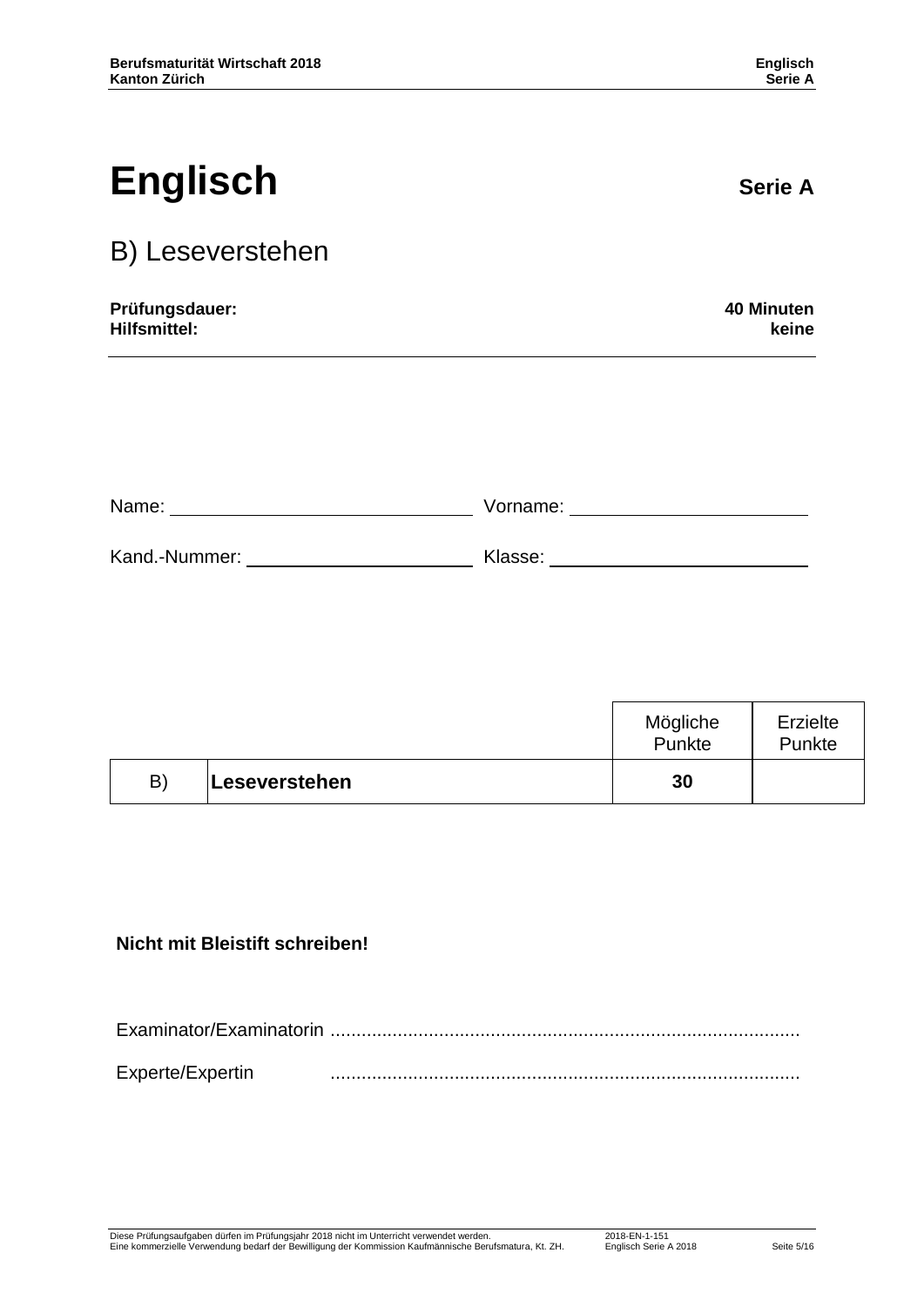### **READING COMPREHENSION**

**TASK 1 14 POINTS**

*You are going to read about five women who set up a business in the countryside.*

### **Which woman / women …**

| has contacts overseas?                               |              |            |      |
|------------------------------------------------------|--------------|------------|------|
| are solo entrepreneurs?                              | $\mathbf{2}$ | $\ldots$ 3 |      |
| needs to be available outside office hours?          | 4            |            |      |
| has suffered setbacks in her business?               | 5            |            |      |
| have changed their roles in their company?           | 6            |            |      |
| depends only on personal recommendation?             | 8            |            |      |
| needed money initially?                              | 9            | . 10       |      |
| produces work mostly for local people?               | 11           |            |      |
| has had to make an unpleasant decision?              | $12 \,$      |            |      |
| offers lower prices in order to compete more easily? | 13           |            | $14$ |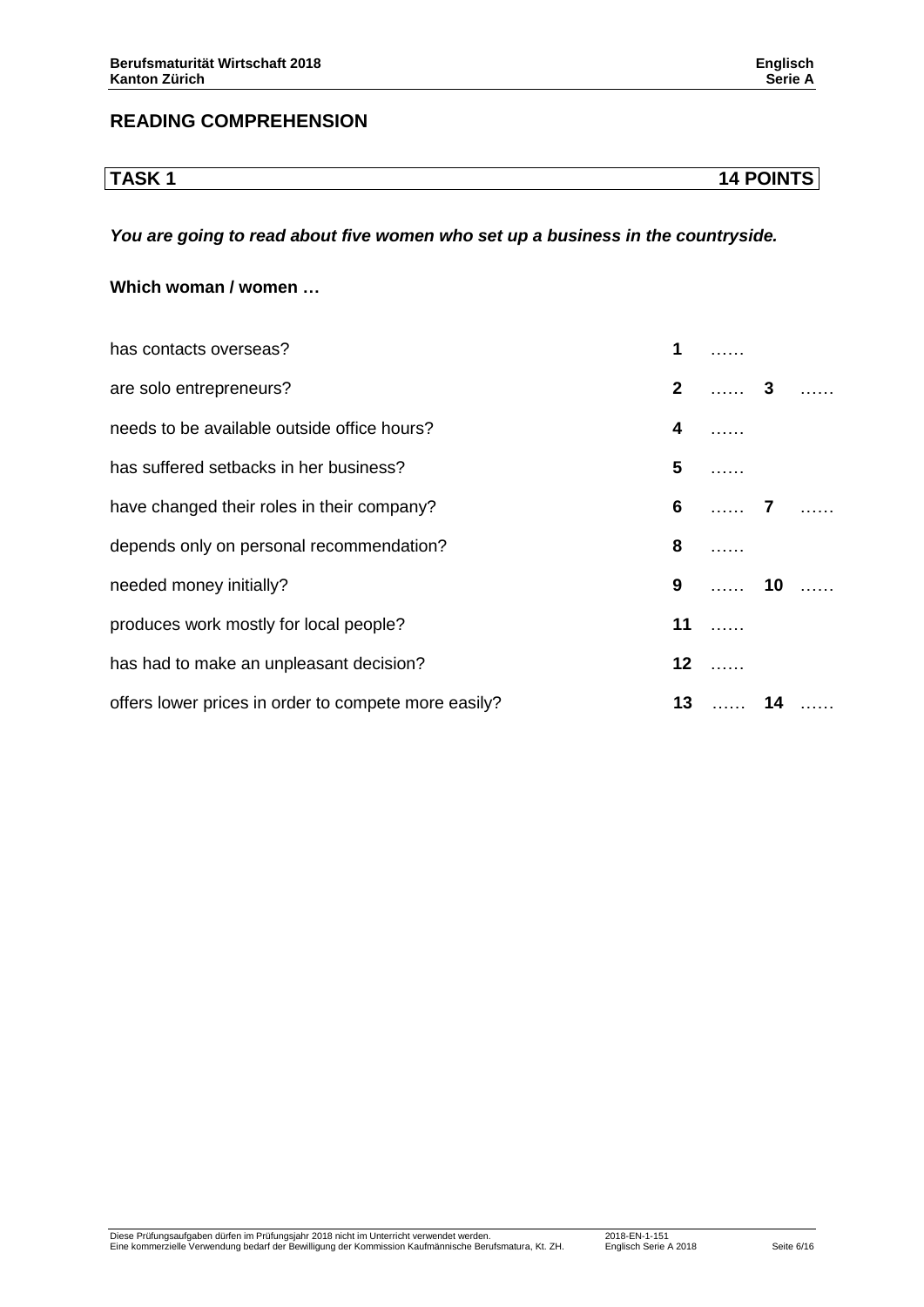### **Rural Businesses**

*Five women talk about their experiences setting up a business in the countryside.*

- **A** 'My customers are friends,' says **Mary Pearce**, who runs a computer company with a turnover of over £200,000 a year and six full-time employees. 'My husband and I moved out of Birmingham to the country when our children were small and I wanted work I could do at home. I had worked with computers before I was married, so my husband suggested I set up a computer company. It needed a huge amount of money and things were difficult at the beginning. But I have been very careful, making sure that I told the bank manager if I was likely to overspend. Being in the house is a big saving, and I can carry on working in the evening if I want. It has remained a small business. We hardly ever have to deliver work – people from the area tend to collect it from us.'
- **B** 'I enjoy being independent,' says **Christine Small**, who works from home as a designer of greeting cards. 'I trained in art at university, and wanted to work in a museum. But when I married, we went to live in the countryside, where there wasn't that sort of work. So I decided to set up my own business and I produce a range of 50 greeting cards which I sell to museums. I work in a big room upstairs. The disadvantage of working from home is that there is always something that needs doing – like mowing the lawn. My business comes completely by word of mouth – I don't advertise at all. People send work down from London as I am cheaper than other artists. Working alone, I don't get to exchange ideas with other people but generally there are more advantages than disadvantages.'
- **C** 'It has been hard at times,' says **Tanya Turner**, whose curtain-making business has seen good times and bad. 'I started my business eight years ago. Then this type of business was expanding, and in two years my turnover went from £25,000 to £75,000. I used to manage six full-time curtain-makers. But I had to sack them because of the decline in the economy, which was painful because it is not easy to find other jobs in the area. I am right back almost to where I started, making curtains at home myself, with my husband's help, and using women who work from their homes. I have to be prepared to cut my prices when it's necessary and to look at different opportunities.'
- **D Sandy Smith** runs the editorial and production side of her children's book publishing business from her farmhouse. 'I moved to the countryside three years ago for two reasons. The first was financial, because the city was so expensive, and the second was because I love the country. I enjoy being able to work when I want to. Eighty percent of my income comes from deals with Australia, so I have to take calls at odd hours. The disadvantage is that it requires discipline to shut the office door. I publish children's books from cultures around the world, working with authors and artists. All my professional experience had been in the city so I used to feel very alone at first.'
- **E Susan Finney** runs a cake shop with a turnover of £250,000 a year and employs four people, some part-time. 'I started ten years ago at home. I am very interested in health, so I started making fruit cakes, using good quality flour and eggs. Then I started getting requests from friends and relatives, and soon I was sending cakes all over the country. Seven years ago I rented a small building and everything is made there – we have a baker and assistant, and a professional cake-icer. I don't cook at all now, as I run the commercial side. My greatest problem has been the financial side of the business, which has been difficult simply because we didn't have a large amount of money to set it up with.'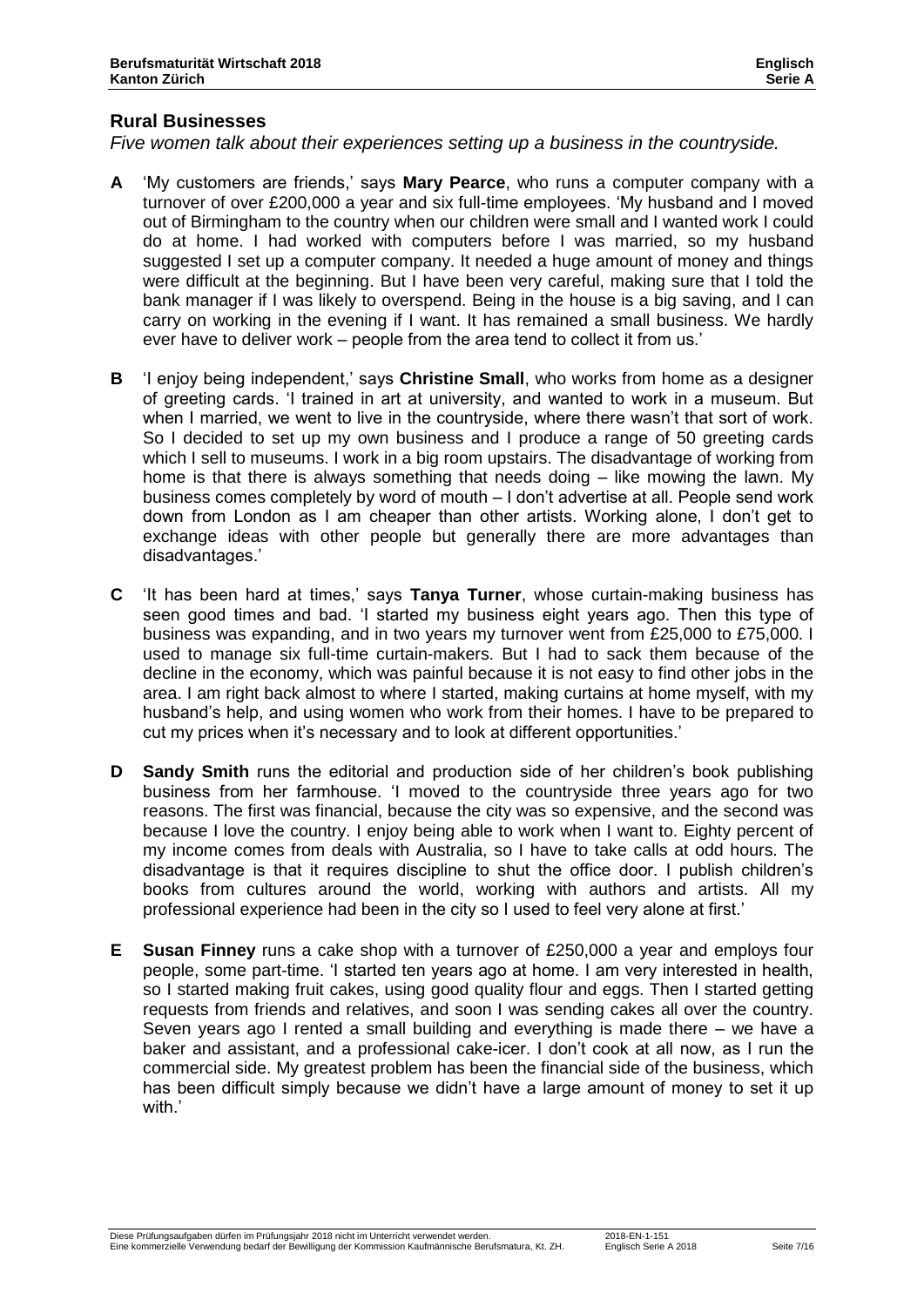### **TASK 2 16 POINTS**

#### *You are going to read a short story called 'The Perfect Woman' by Jake Allsop. For questions 15-22 choose from the options A, B, or C the answer which you think expresses best what the text says.*

You know how it is when men get together. They talk about impossible dreams: 'If I won the lottery, I would …', If I had plenty of money, I would …' Well, I was just like all the other men who used to sit in the coffee house talking nonsense. But I never told anyone about my dream. I was afraid they would laugh if they knew. And then, believe it or not, one day I found 5 I was indeed rich. My aunt Camilla died and left everything to me. She had some valuable

- paintings. I sold them, and set off round the world in search of … the perfect woman. You see, I had always wanted to get married but I had never been able to find a woman that I really loved. I decided that it was better not to make do with second best, but to wait and hope that one day I would meet the woman of my dreams.
- 10

I first went to America. I must have visited every state, but I did not find what I was looking for. The women I met were either too thin or too fat, too quiet or too noisy, too fair or too dark. So I set off for Australia. I didn't stay there very long. Most of the women I met there were much too, well, self-confident. They made me feel uncomfortable. Then I went to

15 Thailand. The women there were lovely but much too shy, and anyway I prefer taller women. Finally I found myself back in my own country. I was sad. How was it possible to meet so many women and not find one that suited me?

Well, you can guess what happened. In my own country, I found the woman I was looking 20 for! *Funnily enough*, she lived near me, and I was amazed that I had not noticed her before. We met in the local supermarket. She dropped her purse. I picked it up and gave it to her. She smiled at me and said thank you, I knew at that moment that she was the woman for me. But I wanted to be very careful. I didn't want to say or do anything that might frighten her away. So I just made small talk as we walked back to the car park.

25

Back home, I planned my campaign to win her heart. After a few more meetings, I finally invited her to have dinner with me. She accepted.

- I am not a very good cook, but I believe if you lay the table properly, nobody will notice the 30 food. I went out and bought an expensive tablecloth and some silver knives and forks. I laid the table, put a huge bowl of flowers in the middle, then stood back and admired the result. As a *finishing touch*, I put two silver candlesticks on the table. A perfect table for a perfect woman.
- 35 Everything went well during dinner. She admired the flowers and the candlesticks. She complemented me on my cooking (she was just being kind, of course) and the conversation flowed easily. Finally, as we sat drinking coffee, I told her about my search.

'… so, when my aunt Camilla left me well off, I decided to set off round the world in search 40 of the perfect woman.'

'That is amazing!' she exclaimed. 'I've just come into a lot of money, too, and I have decided to set off round the world in search of the perfect man. I hope I find him.'

45 I tried to smile, but it wasn't easy.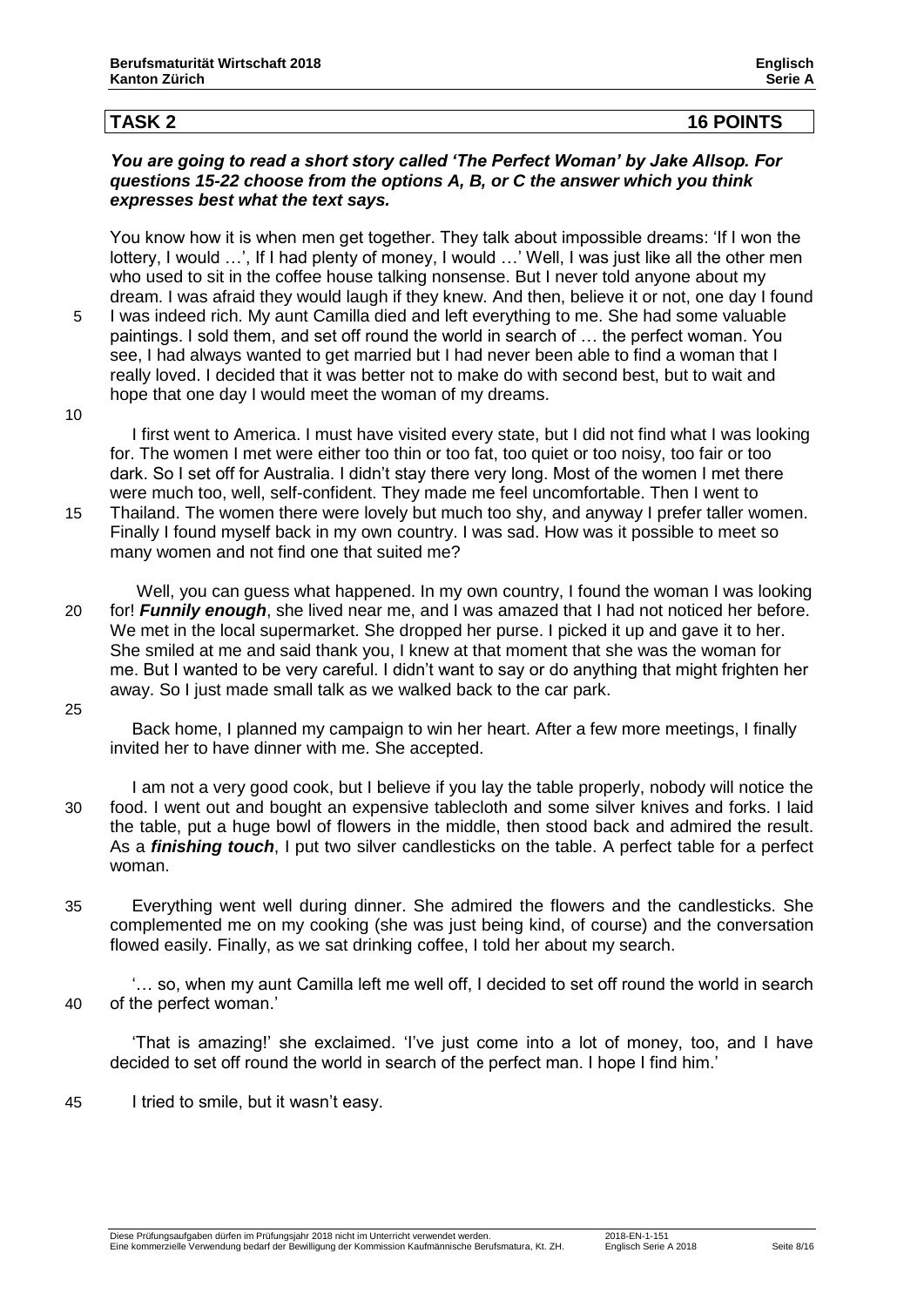|    | Kanton Zürich          |                                                                                                                                                                                |    | Serie A |
|----|------------------------|--------------------------------------------------------------------------------------------------------------------------------------------------------------------------------|----|---------|
| 15 | A<br>B                 | The writer did not want to tell anyone about his secret dream because<br>he was scared of being ridiculed.<br>he didn't want to seem stereotypical.                            | 15 |         |
|    | $\mathsf{C}$           | he was embarrassed by his thoughts.                                                                                                                                            |    |         |
| 16 |                        | The writer set off in search of the perfect woman because                                                                                                                      | 16 |         |
|    | A<br>B<br>$\mathsf{C}$ | he was desperate to get married and didn't want to wait.<br>he had an unexpected windfall and now had the possibility.<br>he had always wanted to travel the world.            |    |         |
| 17 |                        | According to the writer, the women he met on his travels                                                                                                                       | 17 |         |
|    | Α<br>B<br>$\mathsf{C}$ | were not up to his expectations.<br>made him feel too uncomfortable.<br>each had conflicting characteristics.                                                                  |    |         |
| 18 |                        | The writer came to find just the woman he was looking for                                                                                                                      | 18 |         |
|    | A<br>B<br>$\mathsf{C}$ | in the countryside.<br>at the car park.<br>quite by chance.                                                                                                                    |    |         |
| 19 |                        | The phrase funnily enough in line 20 implies that something                                                                                                                    | 19 |         |
|    | A<br>B<br>$\mathsf{C}$ | is surprising and unusual.<br>is very funny.<br>is not funny enough.                                                                                                           |    |         |
| 20 |                        | The writer planned his campaign to win her heart by                                                                                                                            | 20 |         |
|    | A<br>B<br>$\mathsf C$  | inviting her to dinner and cooking her the perfect meal.<br>inviting her to dinner and setting the perfect table.<br>inviting her to dinner and filling the room with flowers. |    |         |
|    |                        |                                                                                                                                                                                |    |         |

|  | 21 As a finishing touch in line 32 implies that the writer was | 21 |
|--|----------------------------------------------------------------|----|
|--|----------------------------------------------------------------|----|

- A fully prepared for the evening.
- B really anticipating the evening.
- C very anxious about the evening.
- **22** The ending of the extract is rather … **22**
	- A amazing<br>B peculiar
	- B peculiar<br>C ironic
	- ironic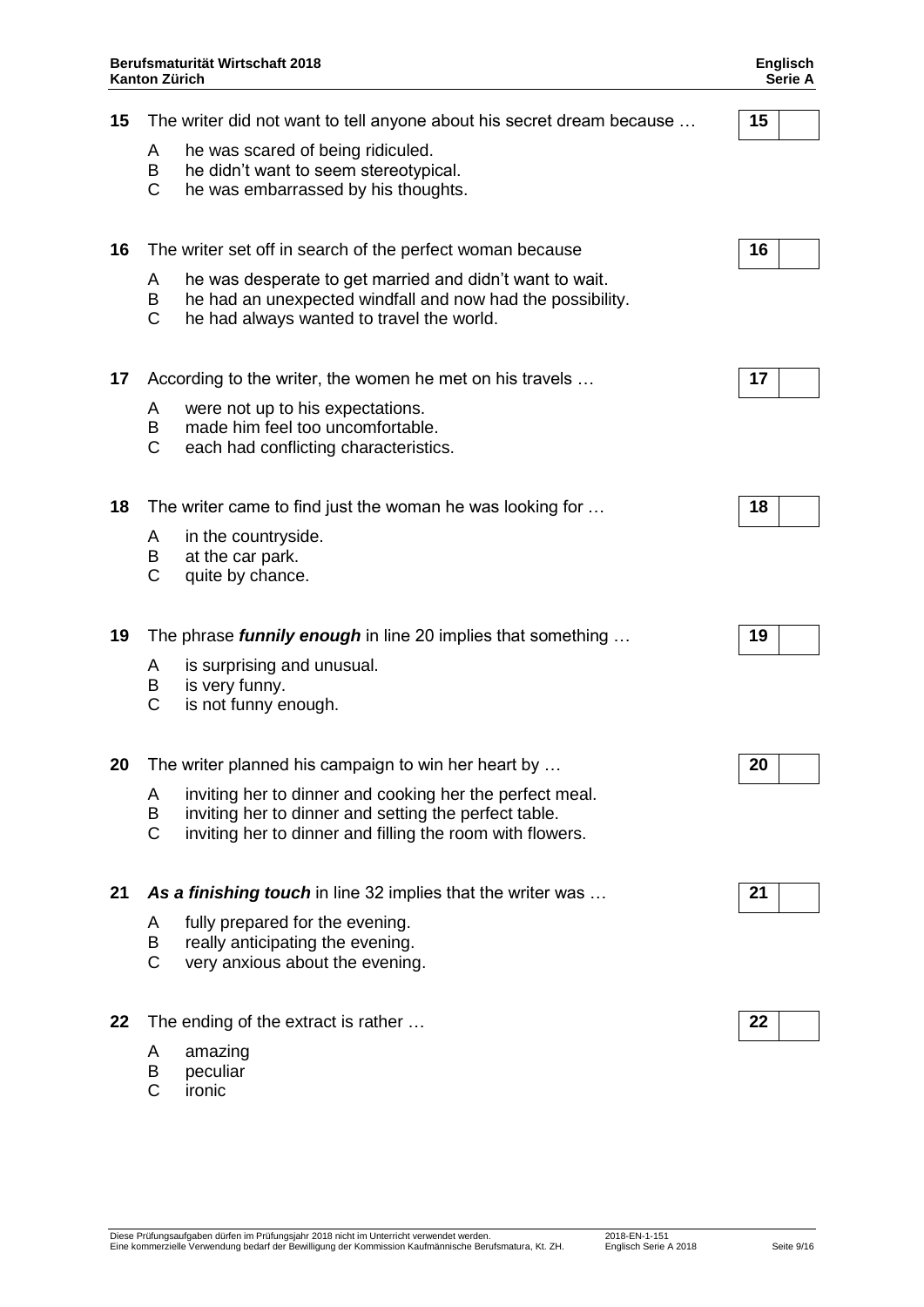# **Englisch** Serie A

## C) Grammatik

### **Prüfungsdauer: 20 Minuten Hilfsmittel: keine**

| Name:         | Vorname: |
|---------------|----------|
|               |          |
| Kand.-Nummer: | Klasse:  |

|    |           | Mögliche<br>Punkte | Erzielte<br>Punkte |
|----|-----------|--------------------|--------------------|
| C) | Grammatik | 30                 |                    |

### **Nicht mit Bleistift schreiben!**

Examinator/Examinatorin ...........................................................................................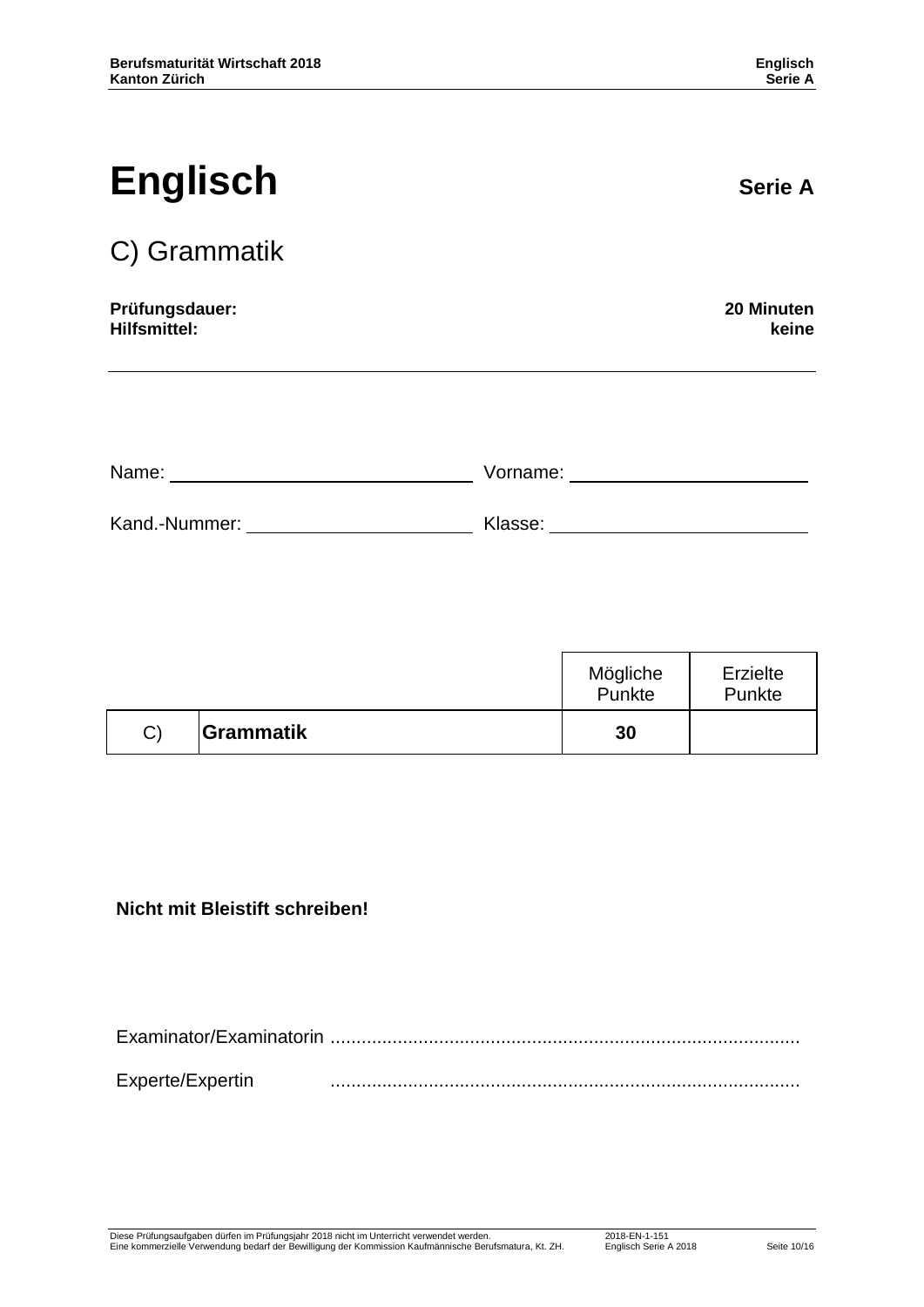### **USE OF ENGLISH**

### **TASK 1 10 POINTS**

**TENSES: Read the text carefully and conjugate the verb in brackets in the most appropriate tense. Write your verb forms in the grid below.**

### **TEXT ADAPTED FROM** *NERVE* **(BY JEANNE RYAN)**

I'm the girl behind the curtain. We are twenty minutes into the play. The first act **(1) (finish /** 

**just)**. After opening the curtain for Act Two, I **(2) (have)** forty minutes to kill, no more

costume changes or makeup to coordinate unless an actor **(3) (need)** a quick repair.

Surprisingly, seeing that it is opening night, things **(4) (go)** smoothly so far, which **(5) (worry)** 

me. Something **(6) (go / usually)** wrong. For instance, last year's protagonist **(7) (tear)** his

suit while he **(8) (try)** to pick up his walking stick which he **(9) (drop)** a few moments earlier.

At the moment, however, it **(10) (not seem)** as if something similar is going to happen.

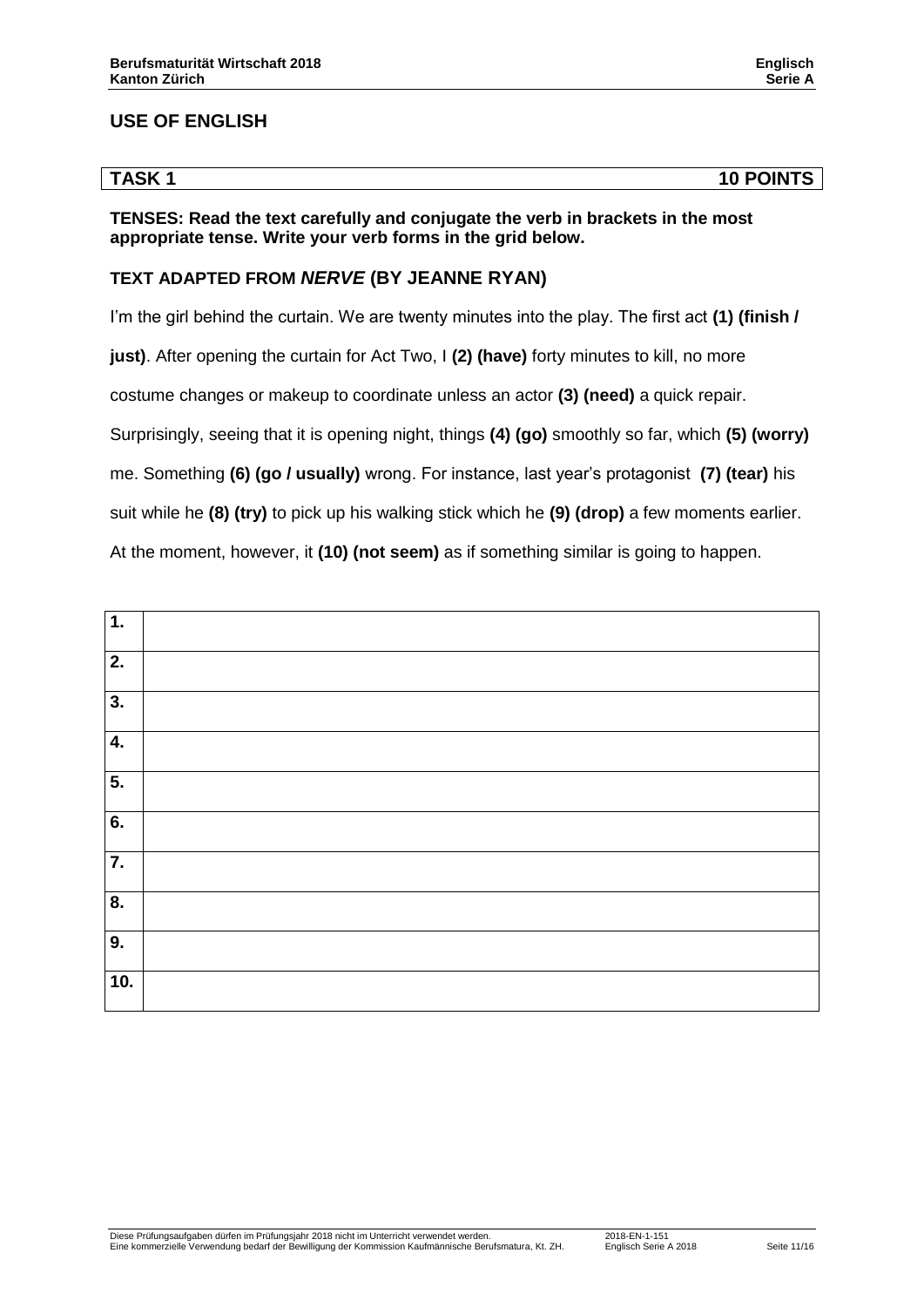## **TASK 2 12 POINTS**

For questions 1-12, complete the second sentence so that it has a similar meaning to the first sentence. You must use the word given in **bold** print. **Do not change this word.** Your answer must consist **of two to five words,** including the word given.

1) 1The critics said that the new *Cars* film wasn't nearly as good as the first one.

### **FAR**

The critics said that the new *Cars* film \_\_\_\_\_\_\_\_\_\_\_\_\_\_\_\_\_\_\_\_\_\_\_\_\_\_\_\_\_\_\_\_ the old one.

2) 2The team arrived in Cairns two weeks ago and is still there.

### **FOR**

| The team | two weeks. |
|----------|------------|
|----------|------------|

3) I ran twenty miles, and then the trainer told me to do eighty push-ups!

### **ALREADY**

| When my trainer told me to do eighty push-ups, I |  |
|--------------------------------------------------|--|
| twenty miles!                                    |  |

4) Sending instant messages around the world is no longer unusual for us.

| <b>USED</b>       |                  |
|-------------------|------------------|
| We                | instant messages |
| around the world. |                  |

5) 5My maths exam starts at two tomorrow afternoon.

### **TAKING**

| At half past two tomorrow | maths exam. |
|---------------------------|-------------|
|                           |             |

6) There is not much water left.

### **ONLY**

There water left.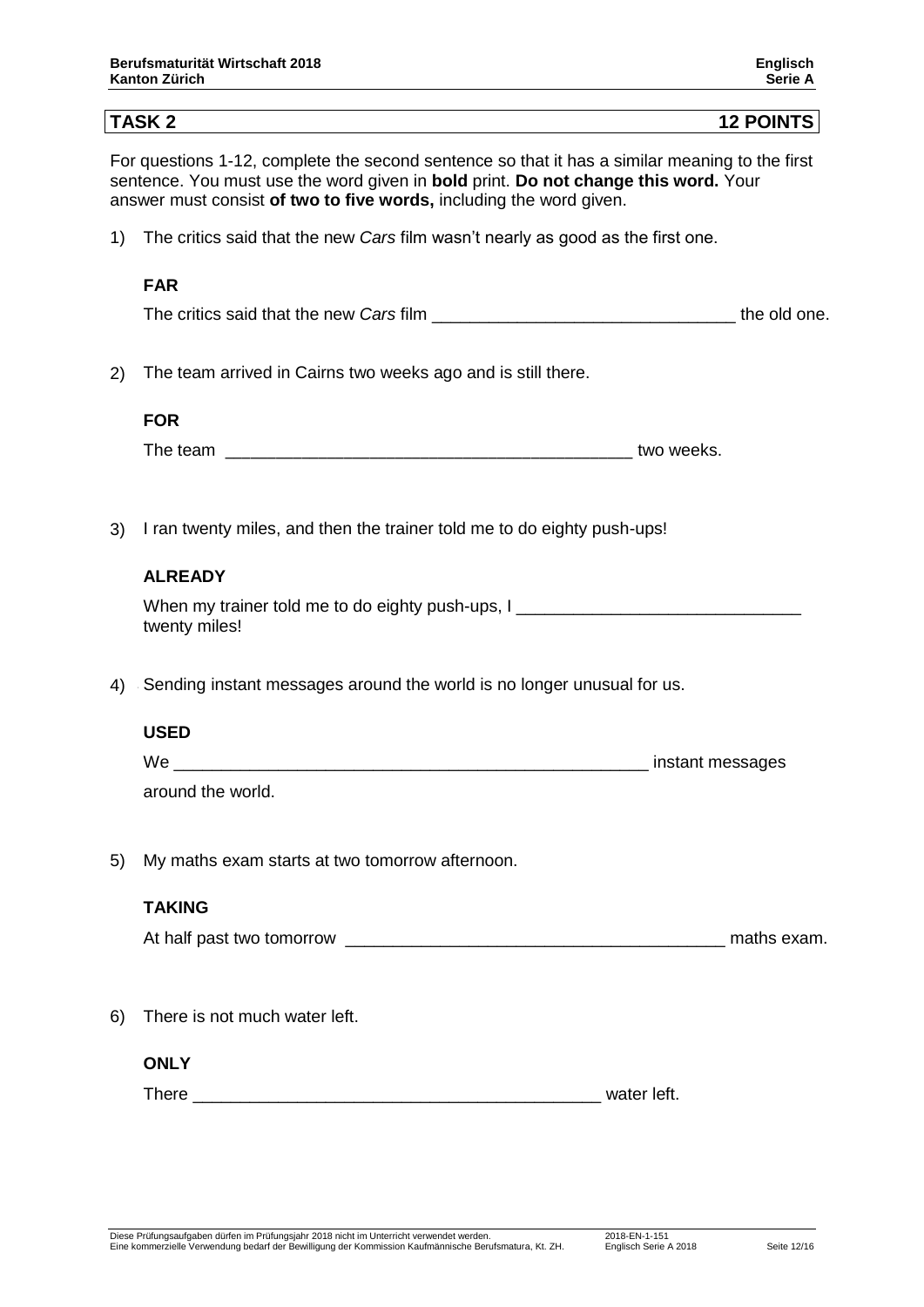| 7) | I bet he was exhausted after such a long hike!                           |     |
|----|--------------------------------------------------------------------------|-----|
|    | <b>HAVE</b>                                                              |     |
|    |                                                                          |     |
|    |                                                                          |     |
| 8) | Tessa doesn't like people telling her what to do at the office.          |     |
|    | <b>TOLD</b>                                                              |     |
|    |                                                                          |     |
| 9) | Someone vandalised our garden while we were on holiday.                  |     |
|    | <b>HAD</b>                                                               |     |
|    |                                                                          |     |
|    | holiday.                                                                 |     |
|    | 10) 'I think you may get over your illness soon,' Laura told me.         |     |
|    | <b>THOUGHT</b>                                                           |     |
|    |                                                                          |     |
|    | 11) Adam really enjoyed the match even though he lost.                   |     |
|    | <b>OF</b>                                                                |     |
|    |                                                                          |     |
|    | enjoyed the match.                                                       |     |
|    | 12) When I was younger, our town had two cinemas. None of them are left. |     |
|    | <b>BE</b>                                                                |     |
|    |                                                                          | two |

cinemas in our town. None of them are left.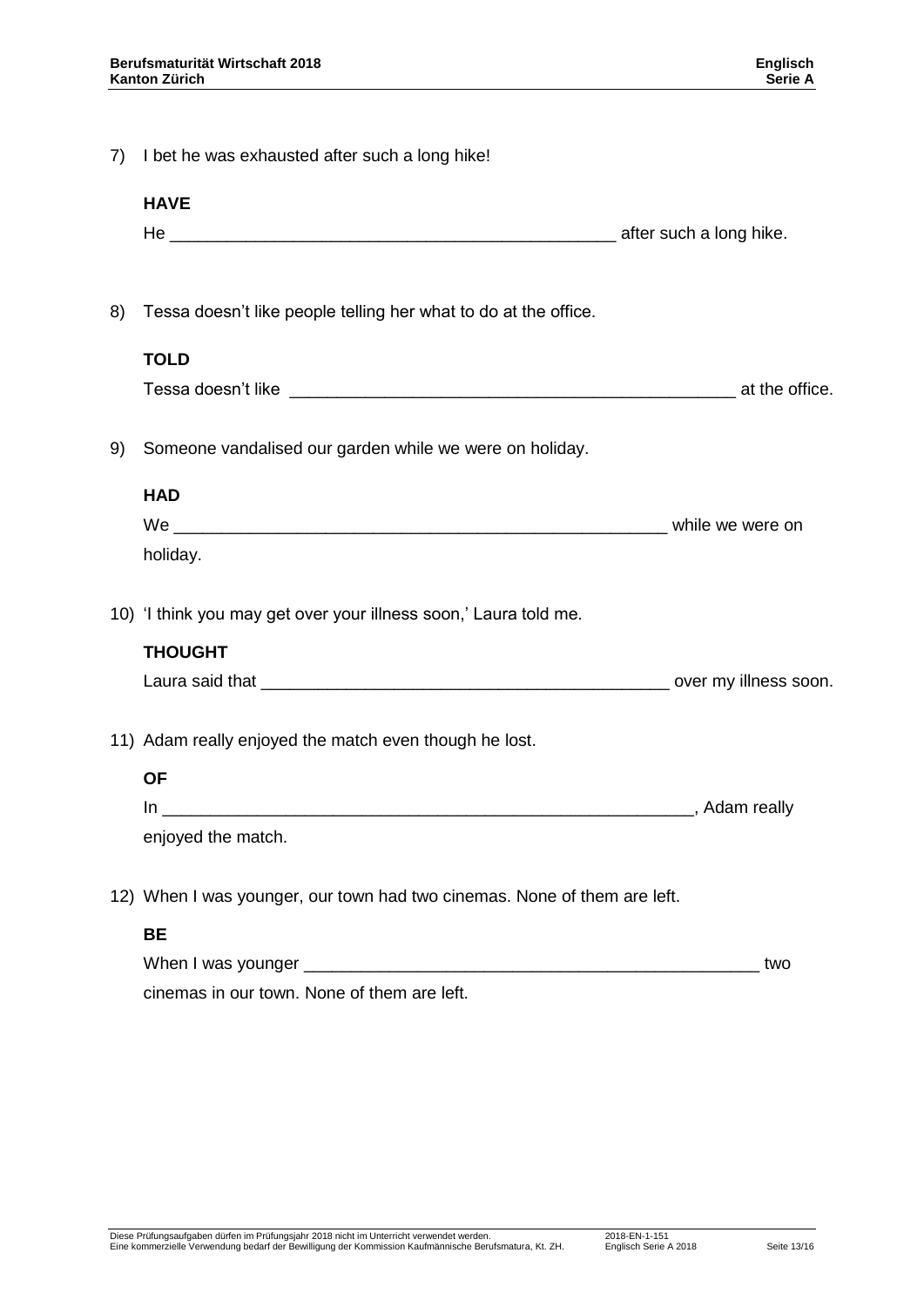Read the following text and use the word given in capitals at the end of each line to form a word that fits in the gap in the same line.

#### **THOMAS NEWCOMEN**

Thomas Newcomen (1664-1729) was an English

|                                                                      | <b>INVENT</b>  |
|----------------------------------------------------------------------|----------------|
| steam engine in 1712. Back in those days flooding in mines was a     |                |
| major problem, and Newcomen was soon engaged in trying to            |                |
| improve ways to pump out the water from them. As the                 |                |
|                                                                      | <b>EXIST</b>   |
| used to suck water from the bottom of the mines were not very        |                |
| (3) ____________________________, Newcomen and his partner built     | <b>EFFECT</b>  |
|                                                                      | <b>SUCCESS</b> |
| Midlands.                                                            |                |
| Apart from being interested in engines, Newcomen was also a          |                |
| preacher and a teacher in the local Baptist church. It might well be |                |
|                                                                      | <b>CONNECT</b> |
| church helped the spread of his steam engine as other                |                |
|                                                                      | <b>ENGINE</b>  |
|                                                                      | <b>COMPARE</b> |
| Newcomen's later life. He died in 1729 and was buried on the         |                |
| outskirts of London. The exact site of his grave, though, is         |                |
|                                                                      | <b>KNOW</b>    |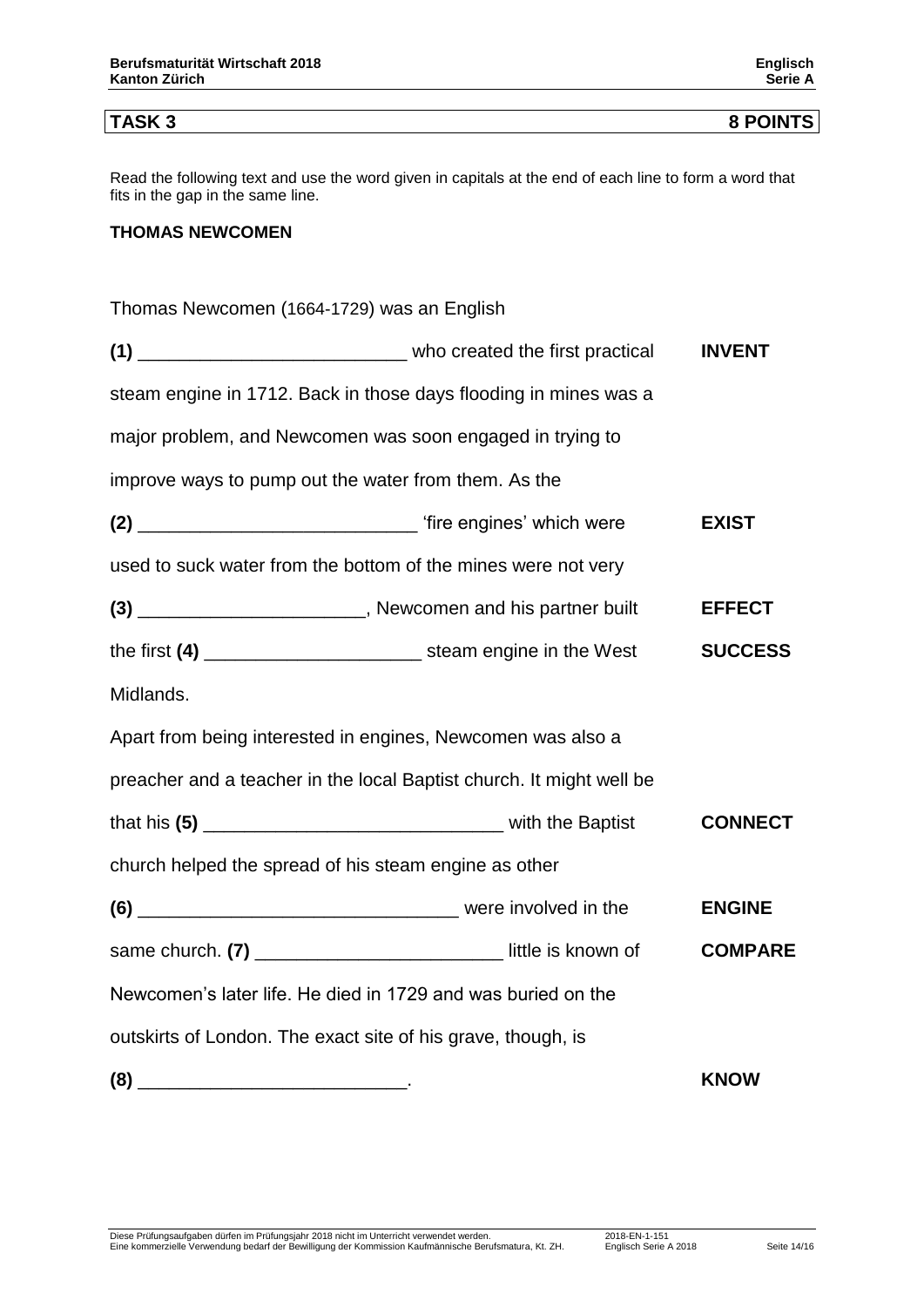| <b>Englisch</b>                       | <b>Serie A</b>      |
|---------------------------------------|---------------------|
| D) Textproduktion                     |                     |
| Prüfungsdauer:<br><b>Hilfsmittel:</b> | 40 Minuten<br>keine |

| Name:         | Vorname: |
|---------------|----------|
| Kand.-Nummer: | Klasse:  |

|    |                       | Mögliche<br>Punkte | <b>Erzielte</b><br>Punkte |
|----|-----------------------|--------------------|---------------------------|
| D) | <b>Textproduktion</b> | 40                 |                           |

### **Nicht mit Bleistift schreiben!**

Examinator/Examinatorin ........................................................................................... Experte/Expertin ...........................................................................................